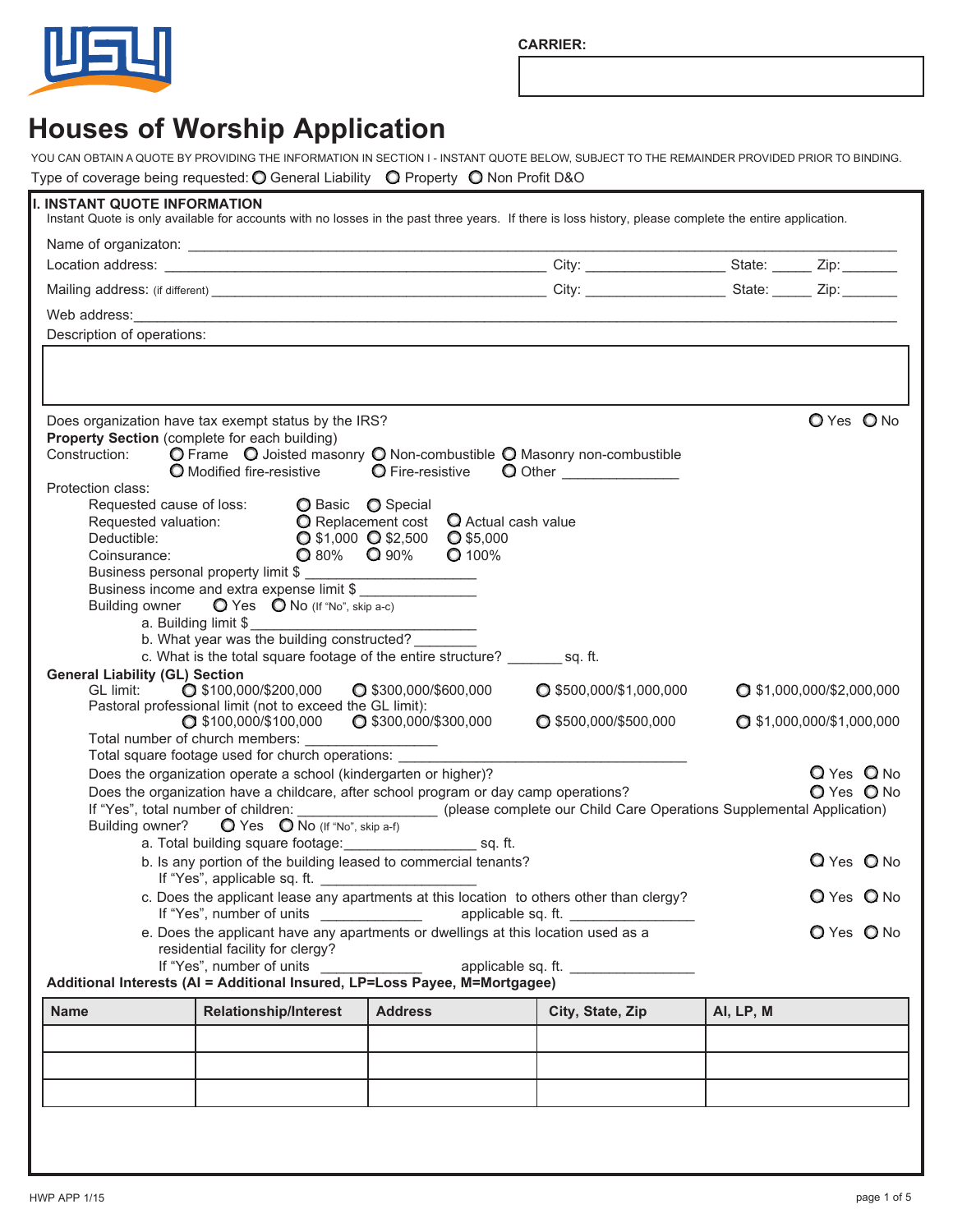|    | Non Profit Directors & Officers/Employment Practices Liability Section<br>Total annual revenue: \$ __________________________________(If greater than \$2,000,000 attach the most recent 12-month financial<br>statement)                                                                                                                                                                                                                                        |                          |  |
|----|------------------------------------------------------------------------------------------------------------------------------------------------------------------------------------------------------------------------------------------------------------------------------------------------------------------------------------------------------------------------------------------------------------------------------------------------------------------|--------------------------|--|
|    | If less than three years in operation, annual revenue: year one: ___________ year two: ___________ year three: _________                                                                                                                                                                                                                                                                                                                                         |                          |  |
|    |                                                                                                                                                                                                                                                                                                                                                                                                                                                                  |                          |  |
|    | Does the organization perform any operations located outside the U.S.? $\bigcirc$ Yes $\bigcirc$ No In existence since:                                                                                                                                                                                                                                                                                                                                          |                          |  |
|    | <b>II. LOSS INFORMATION FOR THE PAST THREE YEARS</b><br><b>Property Coverages</b><br>$\Box$ None, or provide detail below.<br><b>Description</b><br>Year<br><b>Incurred</b><br>Status___                                                                                                                                                                                                                                                                         |                          |  |
|    | $\frac{1}{2}$ $\frac{1}{2}$ $\frac{1}{2}$ $\frac{1}{2}$ $\frac{1}{2}$ $\frac{1}{2}$ $\frac{1}{2}$ $\frac{1}{2}$ $\frac{1}{2}$ $\frac{1}{2}$ $\frac{1}{2}$ $\frac{1}{2}$ $\frac{1}{2}$ $\frac{1}{2}$ $\frac{1}{2}$ $\frac{1}{2}$ $\frac{1}{2}$ $\frac{1}{2}$ $\frac{1}{2}$ $\frac{1}{2}$ $\frac{1}{2}$ $\frac{1}{2}$<br>$\frac{1}{2}$<br>\$                                                                                                                       |                          |  |
|    | General Liability Coverages <sup>1</sup> None, or provide detail below.<br><b>Description</b><br>Year<br><b>Incurred</b><br><b>Status</b><br>$\frac{1}{2}$ $\frac{1}{2}$ $\frac{1}{2}$ $\frac{1}{2}$ $\frac{1}{2}$ $\frac{1}{2}$ $\frac{1}{2}$ $\frac{1}{2}$ $\frac{1}{2}$ $\frac{1}{2}$ $\frac{1}{2}$ $\frac{1}{2}$ $\frac{1}{2}$ $\frac{1}{2}$ $\frac{1}{2}$ $\frac{1}{2}$ $\frac{1}{2}$ $\frac{1}{2}$ $\frac{1}{2}$ $\frac{1}{2}$ $\frac{1}{2}$ $\frac{1}{2}$ |                          |  |
|    | $\frac{1}{2}$                                                                                                                                                                                                                                                                                                                                                                                                                                                    |                          |  |
|    | <b>GENERAL LIABILITY:</b>                                                                                                                                                                                                                                                                                                                                                                                                                                        |                          |  |
|    | 1. Does the organization own or operate a camp or retreat center?                                                                                                                                                                                                                                                                                                                                                                                                | O Yes O No               |  |
|    | 2. Does the organization participate in, organize, or sponsor any events that include fireworks, firearms, hunting,<br>water hazards, overnight camps, bon fires, haunted attractions, hayrides, or air shows?                                                                                                                                                                                                                                                   | O Yes O No               |  |
| 3. | Does the organization have a pool on premises?                                                                                                                                                                                                                                                                                                                                                                                                                   | O Yes O No               |  |
| 4. | Is the organization involved with any missions or activities involving disaster recovery relief (physical aid),                                                                                                                                                                                                                                                                                                                                                  | O Yes O No               |  |
|    | construction/renovations, home building, school (K-12), gym, adult daycare or prison ministry services?                                                                                                                                                                                                                                                                                                                                                          |                          |  |
| 5. | Does the organization operate a shelter or rooming house?<br>If "Yes", total sq. ft.                                                                                                                                                                                                                                                                                                                                                                             | O Yes O No               |  |
|    | (please complete our Social Services - Residential Facilities Application)                                                                                                                                                                                                                                                                                                                                                                                       |                          |  |
|    | 6. Does the organization own a cemetery?                                                                                                                                                                                                                                                                                                                                                                                                                         | O Yes O No               |  |
|    | If "Yes", number of acres ____________                                                                                                                                                                                                                                                                                                                                                                                                                           |                          |  |
|    | 7. Does the organization operate a soup kitchen?                                                                                                                                                                                                                                                                                                                                                                                                                 | O Yes O No               |  |
|    | If "Yes", provide total number of meals served                                                                                                                                                                                                                                                                                                                                                                                                                   |                          |  |
|    | 8. Are all exit signs illuminated on premises?<br>9. Are there at least two accessible means of exit?                                                                                                                                                                                                                                                                                                                                                            | O Yes O No               |  |
|    | 10. Any anticipated construction of new buildings or alterations to existing structures?                                                                                                                                                                                                                                                                                                                                                                         | O Yes O No<br>O Yes O No |  |
|    | (If "Yes", please provide details separately)                                                                                                                                                                                                                                                                                                                                                                                                                    |                          |  |
|    | 11. Does the organization require commercial tenants to carry general liability insurance with organization named as<br>an additional insured?                                                                                                                                                                                                                                                                                                                   | O Yes O No               |  |
|    | 12. Has the organization or any of its past or present directors, officers, trustees, committee members, employees                                                                                                                                                                                                                                                                                                                                               | O Yes O No               |  |
|    | or anyone acting in a ministerial capacity ever been involved in a lawsuit or claim for sexual abuse, misconduct<br>or molestation, or has any charge or arrest been made against said person for the same?                                                                                                                                                                                                                                                      |                          |  |
|    | 13. If there are child-sitting/nursery operations during the services, is there a sign in and sign out procedure for the children?                                                                                                                                                                                                                                                                                                                               | O Yes O No               |  |
|    | 14. Does the organization have functioning and operational smoke and/or heat detectors in all public areas and units?                                                                                                                                                                                                                                                                                                                                            | O Yes O No               |  |
|    | <b>ABUSE AND MOLESTATION LIABILITY:</b>                                                                                                                                                                                                                                                                                                                                                                                                                          |                          |  |
|    | 15. Does the organization have a hiring process for employees and volunteer workers that includes questions about                                                                                                                                                                                                                                                                                                                                                | O Yes O No               |  |
|    | whether the individual has ever been convicted of any crime and involved in any lawsuit, claim or criminal charge                                                                                                                                                                                                                                                                                                                                                |                          |  |
|    | involving sexual abuse, sexual molestation or sexual misconduct?                                                                                                                                                                                                                                                                                                                                                                                                 |                          |  |
|    | 16. Does the organization require and verify prior employment and personal references on every prospective employee?                                                                                                                                                                                                                                                                                                                                             | O Yes O No               |  |
|    | 17. Except for formal counseling sessions, are minors ever left alone with only one adult in any program, service,<br>event or other church-sponsored activity?                                                                                                                                                                                                                                                                                                  |                          |  |
|    | 18. Does the organization follow policies or procedures for the proper supervision of employees and volunteers who are                                                                                                                                                                                                                                                                                                                                           | O Yes O No               |  |
|    | in direct contact with minors and other individuals in all on-site or off-site programs, services, events or other                                                                                                                                                                                                                                                                                                                                               |                          |  |
|    | activities of applicant?                                                                                                                                                                                                                                                                                                                                                                                                                                         |                          |  |
|    | PASTORAL PROFESSIONAL LIABILITY:                                                                                                                                                                                                                                                                                                                                                                                                                                 |                          |  |
|    | 19. Does the organization have more than five pastors/clergy on staff?                                                                                                                                                                                                                                                                                                                                                                                           | O Yes O No               |  |
|    | 20. Does the organization offer counseling services for a fee?                                                                                                                                                                                                                                                                                                                                                                                                   | O Yes O No               |  |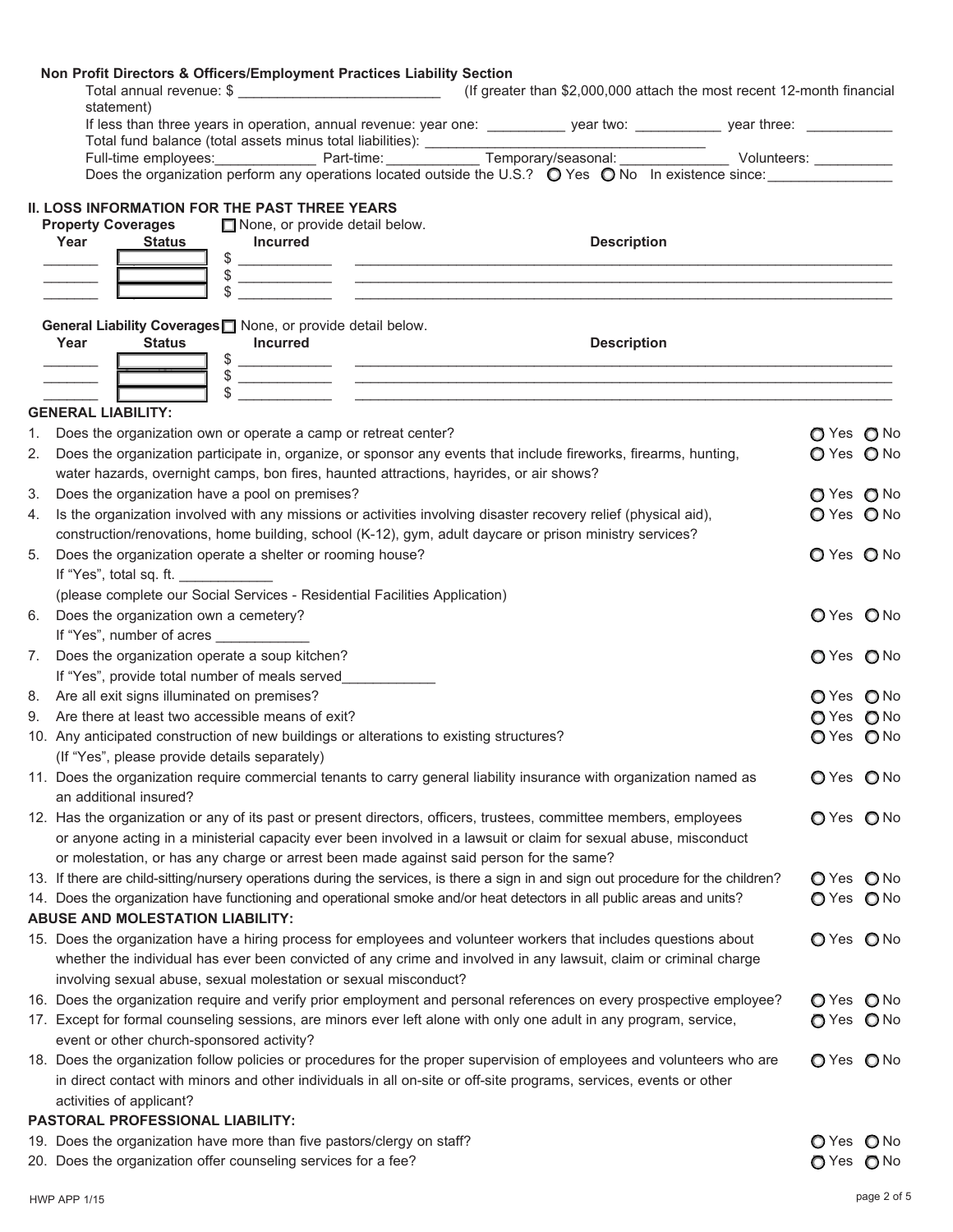|  | 21. Does the organization utilize contracted counseling providers?<br>22. Are church members referred to specialists when appropriate (i.e. psychiatrist)?<br>23. Are procedures in place to protect the confidentiality of church members?<br>24. Have there been any prior allegations, claims or suits as a result of counseling services?<br><b>HIRED AND NON-OWNED AUTO:</b> $\Box$ Check if coverage is desired and answer questions a-c |      | O Yes O No<br>O Yes O No<br>O Yes O No<br>O Yes O No |  |  |
|--|------------------------------------------------------------------------------------------------------------------------------------------------------------------------------------------------------------------------------------------------------------------------------------------------------------------------------------------------------------------------------------------------------------------------------------------------|------|------------------------------------------------------|--|--|
|  | Note: If Hired/Non-owned is checked, limit will equal general liability occurrence limit.<br>Does the organization have a business (or commercial) automobile insurance policy in force or own or<br>а.<br>lease autos on a long term basis?                                                                                                                                                                                                   |      | O Yes O No                                           |  |  |
|  | Does the organization regularly transport people or deliver goods or products?<br>b.<br>Does the organization require its employees to use their personal automobile to conduct the organization's<br>C.<br>business on a regular basis?                                                                                                                                                                                                       |      | OYes ONo<br>O Yes O No                               |  |  |
|  | <b>PROPERTY:</b>                                                                                                                                                                                                                                                                                                                                                                                                                               |      |                                                      |  |  |
|  | 25. Does the organization's property have aluminum wiring (including partial) or knob and tube wiring?                                                                                                                                                                                                                                                                                                                                         |      | O Yes O No                                           |  |  |
|  | 26. Are functioning and operational fire extinguishers readily available?                                                                                                                                                                                                                                                                                                                                                                      |      | O Yes O No                                           |  |  |
|  | 27. Is there a commercial cooking exposure? (If "Yes", answer a-c)                                                                                                                                                                                                                                                                                                                                                                             |      | O Yes O No                                           |  |  |
|  | a. Is the cooking area, hood and duct system protected per NFPA 96?                                                                                                                                                                                                                                                                                                                                                                            |      | O Yes O No                                           |  |  |
|  | b. Is there a deep fat fryer on the premises?                                                                                                                                                                                                                                                                                                                                                                                                  |      | O Yes O No                                           |  |  |
|  | c. What type of approved NFPA 96 extinginshing system is functional and operational                                                                                                                                                                                                                                                                                                                                                            | O NA | O Wet O Dry                                          |  |  |
|  | 28. Are any buildings currently damaged by fire or otherwise?                                                                                                                                                                                                                                                                                                                                                                                  |      | O Yes O No                                           |  |  |
|  | 29. Are any buildings partially constructed?                                                                                                                                                                                                                                                                                                                                                                                                   |      | O Yes O No                                           |  |  |
|  | 30. Is this property a seasonal operation?                                                                                                                                                                                                                                                                                                                                                                                                     |      | O Yes O No                                           |  |  |
|  | 31. Has the organization had any bankruptcies, tax or credit liens, or past/pending/planned foreclosures against                                                                                                                                                                                                                                                                                                                               |      | O Yes O No                                           |  |  |
|  | them in the past five years?                                                                                                                                                                                                                                                                                                                                                                                                                   |      |                                                      |  |  |
|  | 32. Has any officer or board member of the organization been previously convicted of the felony of arson?                                                                                                                                                                                                                                                                                                                                      |      | O Yes O No                                           |  |  |
|  | 33. Is 100% of the electrical wiring on functioning and operational circuit breakers?                                                                                                                                                                                                                                                                                                                                                          |      | O Yes O No                                           |  |  |
|  | Complete the following questions only if special cause of loss is requested for the building:                                                                                                                                                                                                                                                                                                                                                  |      |                                                      |  |  |
|  | 34. Plumbing system is completly copper or PVC?                                                                                                                                                                                                                                                                                                                                                                                                |      | O Yes O No                                           |  |  |
|  | 35. Electrial system is less than 35 years old?                                                                                                                                                                                                                                                                                                                                                                                                |      | O Yes O No                                           |  |  |
|  | 36. Roofing has been replaced or recoated within the past 10 years for flat, 20 years for shingle or composite,                                                                                                                                                                                                                                                                                                                                |      | O Yes O No                                           |  |  |
|  | 40 years for metal, 25 years for tile or 50 years for slate?                                                                                                                                                                                                                                                                                                                                                                                   |      |                                                      |  |  |
|  | NON PROFIT DIRECTORS AND OFFICERS AND EMPLOYMENT PRACTICES LIABILITY                                                                                                                                                                                                                                                                                                                                                                           |      |                                                      |  |  |
|  | 37. Does the organization engage in any disciplinary actions as a result of peer review activities?                                                                                                                                                                                                                                                                                                                                            |      | $OYes$ $O$ No                                        |  |  |
|  | 38. Does the organization administer or sponsor any insurance programs?                                                                                                                                                                                                                                                                                                                                                                        |      | $\bigcirc$ Yes $\bigcirc$ No                         |  |  |
|  | 39. Is the organization involved in any accreditation or standard setting activities?                                                                                                                                                                                                                                                                                                                                                          |      | $\bigcirc$ Yes $\bigcirc$ No                         |  |  |
|  | 40. Does the applicant have any subsidiaries requiring coverage?                                                                                                                                                                                                                                                                                                                                                                               |      | O Yes O No                                           |  |  |
|  | If "Yes", please complete the Non Profit Subsidiary Addendum (NPSADD).                                                                                                                                                                                                                                                                                                                                                                         |      |                                                      |  |  |
|  |                                                                                                                                                                                                                                                                                                                                                                                                                                                |      |                                                      |  |  |
|  | Title<br><u> 1980 - Johann Barn, mars ann an t-Amhain an t-Amhain an t-Amhain an t-Amhain an t-Amhain an t-Amhain an t-Amh</u>                                                                                                                                                                                                                                                                                                                 |      |                                                      |  |  |
|  | 42. Directors and officers liability insurance carried:<br>Retention<br>Limits of Liability<br>Premium<br>Insurer                                                                                                                                                                                                                                                                                                                              |      | Policy Period                                        |  |  |
|  | 43. Does the organization currently carry general liability insurance?                                                                                                                                                                                                                                                                                                                                                                         |      | O Yes O No                                           |  |  |
|  | 44. Within the last five years, has any inquiry, complaint, notice of hearing, claim or suit been made (including, but                                                                                                                                                                                                                                                                                                                         |      | O Yes O No                                           |  |  |
|  | not limited to, equal employment opportunity commission, state human rights boards, municipal, state or federal                                                                                                                                                                                                                                                                                                                                |      |                                                      |  |  |
|  | regulatory authorities), against the organization, or any person proposed for insurance in the capacity of director,                                                                                                                                                                                                                                                                                                                           |      |                                                      |  |  |
|  | officer, trustee, employee or volunteer of the organization?                                                                                                                                                                                                                                                                                                                                                                                   |      |                                                      |  |  |
|  | (If "Yes", please forward a completed USLI supplemental claims application.)                                                                                                                                                                                                                                                                                                                                                                   |      |                                                      |  |  |
|  | 45. Is any person proposed for this insurance aware of any fact, circumstance or situation which may result in a                                                                                                                                                                                                                                                                                                                               |      |                                                      |  |  |
|  | claim against the organization or any of its directors, trustees, officers, employees or volunteers?                                                                                                                                                                                                                                                                                                                                           |      | O Yes O No                                           |  |  |
|  | (If "Yes", please forward a completed USLI supplemental claims application).                                                                                                                                                                                                                                                                                                                                                                   |      |                                                      |  |  |
|  |                                                                                                                                                                                                                                                                                                                                                                                                                                                |      |                                                      |  |  |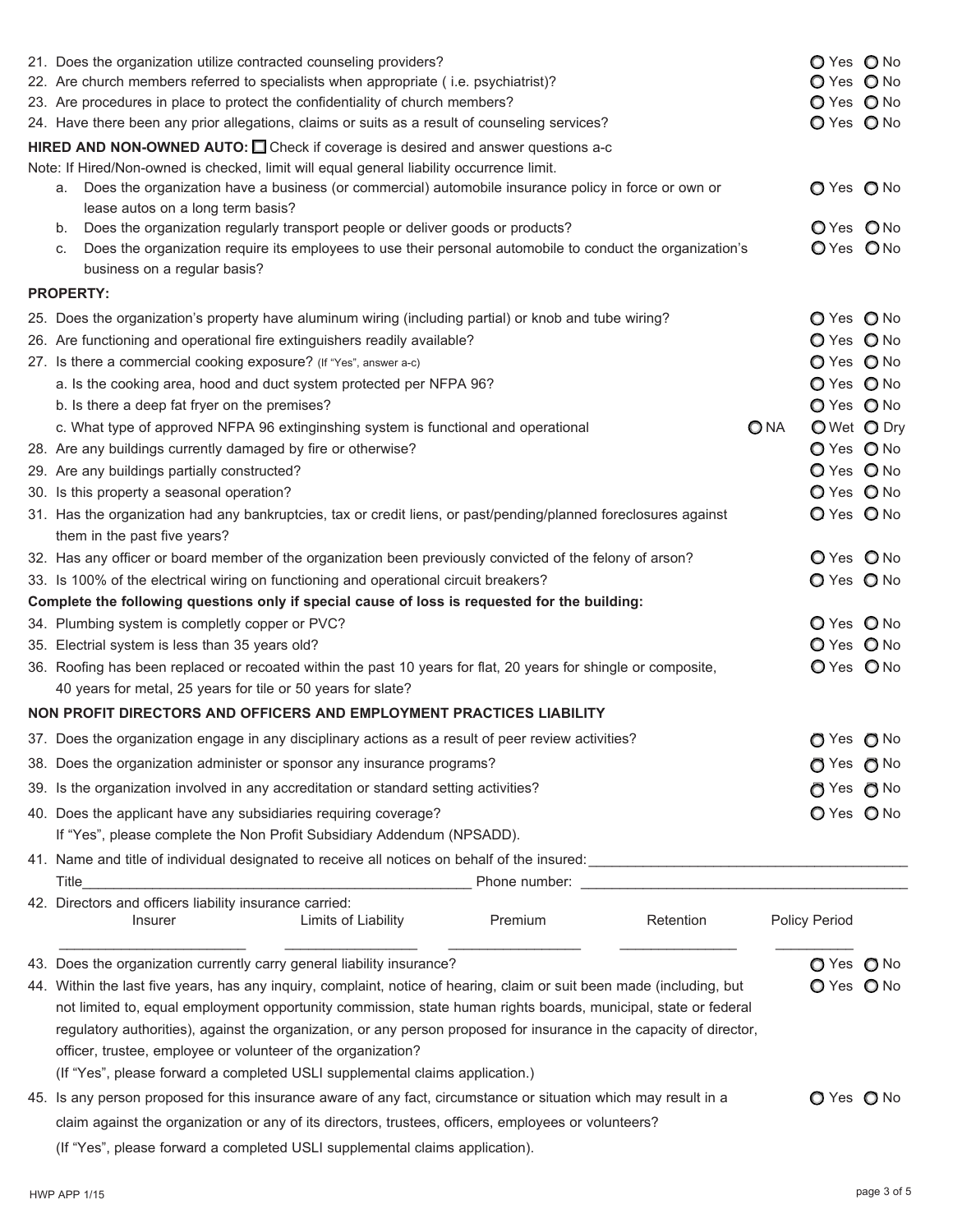## **FRAUD STATEMENTS**

**Alabama, Arkansas, District of Columbia, New Mexico, Rhode Island and West Virginia:** Any person who knowingly presents a false or fraudulent claim for payment of a loss or benefit or knowingly presents false information in an application for insurance is guilty of a crime and may be subject to fines and confinement in prison.

**Colorado Fraud Statement:** It is unlawful to knowingly provide false, incomplete, or misleading facts or information to an insurance company for the purpose of defrauding or attempting to defraud the company. Penalties may include imprisonment, fines, denial of insurance and civil damages. Any insurance company or agent of an insurance company who knowingly provides false, incomplete, or misleading facts or information to a policyholder or claimant for the purpose of defrauding or attempting to defraud the policyholder or claimant with regard to a settlement or award payable from insurance proceeds shall be reported to the Colorado division of insurance within the department of regulatory agencies.

**Florida Fraud Statement:** Any person who knowingly and with intent to injure, defraud, or deceive any insurer files a statement of claim or an application containing any false, incomplete, or misleading information is guilty of a felony of the third degree.

**Kansas Fraud Statement:** Any person who, knowingly and with intent to defraud, presents, causes to be presented or prepares with knowledge or belief that it will be presented to or by an insurer, purported insurer, broker or any agent thereof, any written statement as part of, or in support of, an appliÊtion for the issuance of, or the rating of an insurance policy for personal or commercial insurance, or a claim for payment or other benefit pursuant to an insurance policy for commercial or personal insurance which such person knows to contain materially false information concerning any fact material thereto; or conceals, for the purpose of misleading, information concerning any fact material thereto commits a fraudulent insurance act.

**Maine Fraud Statement:** It is a crime to knowingly provide false, incomplete or misleading information to an insurance company for the purpose of defrauding the company. Penalties may include imprisonment, fines or a denial of insurance benefits

**Maryland Fraud Statement:** Any person who knowingly or willfully presents a false or fraudulent claim for payment of a loss or benefit or who knowingly or willfully presents false information in an application for insurance is guilty of a crime and may be subject to fines and confinement in prison.

**New Jersey Fraud Statement:** Any person who includes any false or misleading information on an application for an insurance policy is subject to criminal and civil penalties.

**New York Fraud Statement:** Any person who knowingly and with intent to defraud any insurance company or other person files an application for insurance or statement of claim containing any materially false information, or conceals for the purpose of misleading, information concerning any fact material thereto, commits a fraudulent insurance act, which is a crime and shall also be subject to a civil penalty not to exceed five thousand dollars and the stated value of the claim for each such violation.

**Oklahoma Fraud Statement:** WARNING: Any person who knowingly, and with intent to injure, defraud or deceive any insurer, makes any claim for the proceeds of an insurance policy containing any false, incomplete or misleading information is guilty of a felony.

**Oregon Fraud Statement:** Notice to Oregon applicants: Any person who, with intent to defraud or knowing that he is facilitation a fraud against an insurer, submits an application or files a claim containing a false or deceptive statement may be guilty of insurance fraud.

**Kentucky, Pennsylvania AND Ohio Fraud Statement:** Any person who knowingly and with intent to defraud any insurance company or other person files an application for insurance or statement of claim containing any materially false information or conceals for the purpose of misleading, information concerning any fact material thereto commits a fraudulent insurance act, which is a crime and subjects such person to criminal and civil penalties.

**Tennessee, Virginia and Washington Fraud Statement:** It is a crime to knowingly provide false, incomplete or misleading information to an insurance company for the purpose of defrauding the company. Penalties include imprisonment, fines and denial of insurance benefits. **Fraud Statement (All Other States):** Any person who knowingly presents a false or fraudulent claim for payment of a loss or benefit or knowingly presents false information in an application for insurance is guilty of a crime and may be subject to fines and confinement in prison.

## **STATE NOTICES**

**Arizona Notice:** Misrepresentations, omissions, concealment of facts and incorrect statements shall prevent recovery under the policy only if the misrepresentations, omissions, concealment of facts or incorrect statements are; fraudulent or material either to the acceptance of the risk, or to the hazard assumed by the insurer or the insurer in good faith would either not have issued the policy, or would not have issued a policy in as large an amount, or would not have provided coverage with respect to the hazard resulting in the loss, if the true facts had been made known to the insurer as required either by the application for the policy or otherwise.

**Florida Surplus Lines Notice:** (Applies only if policy is non-admitted) You are agreeing to place coverage in the surplus lines market. Superior coverage may be available in the admitted market and at a lesser cost. Persons insured by surplus lines carriers are not protected under the Florida Insurance Guaranty Act with respect to any right of recovery for the obligation of an insolvent unlicensed insurer.

**Florida and Illinois Punitive Damage Notice:** I understand that there is no coverage for punitive damages assessed directly against an insured under Florida and Illinois law. However, I also understand that punitive damages that are not assessed directly against an insured, also known as "vicariously assessed punitive damages", are insurable under Florida and Illinois law. Therefore, if any Policy is issued to the Applicant as a result of this Application and such Policy provides coverage for punitive damages, I understand and acknowledge that the coverage for Claims brought in the State of Florida and Illinois is limited to "vicariously assessed punitive damages" and that there is no coverage for directly assessed punitive damages.

**Maine Notice:** The insurer is not permitted to withdraw any binder once issued, but a prospective notice of cancellation may be sent and coverage denied for fraud or material misrepresentation in obtaining coverage. A policy may not be unilaterally rescinded or voided. **Minnesota Notice:** Authorization or agreement to bind the insurance may be withdrawn or modified only based on changes to the information contained in this application prior to the effective date of the insurance applied for that may render inaccurate, untrue or incomplete any statement made with a minimum of 10 days' notice given to the insured prior to the effective date of cancellation when the contract has been in effect for less than 90 days or is being canceled for nonpayment of premium.

**Ohio Representation Statement:** By acceptance of this policy, the Insured agrees the statements in the application (new or renewal) submitted to the company are true and correct. It is understood and agreed that, to the extent permitted by law, the Company reserves the right